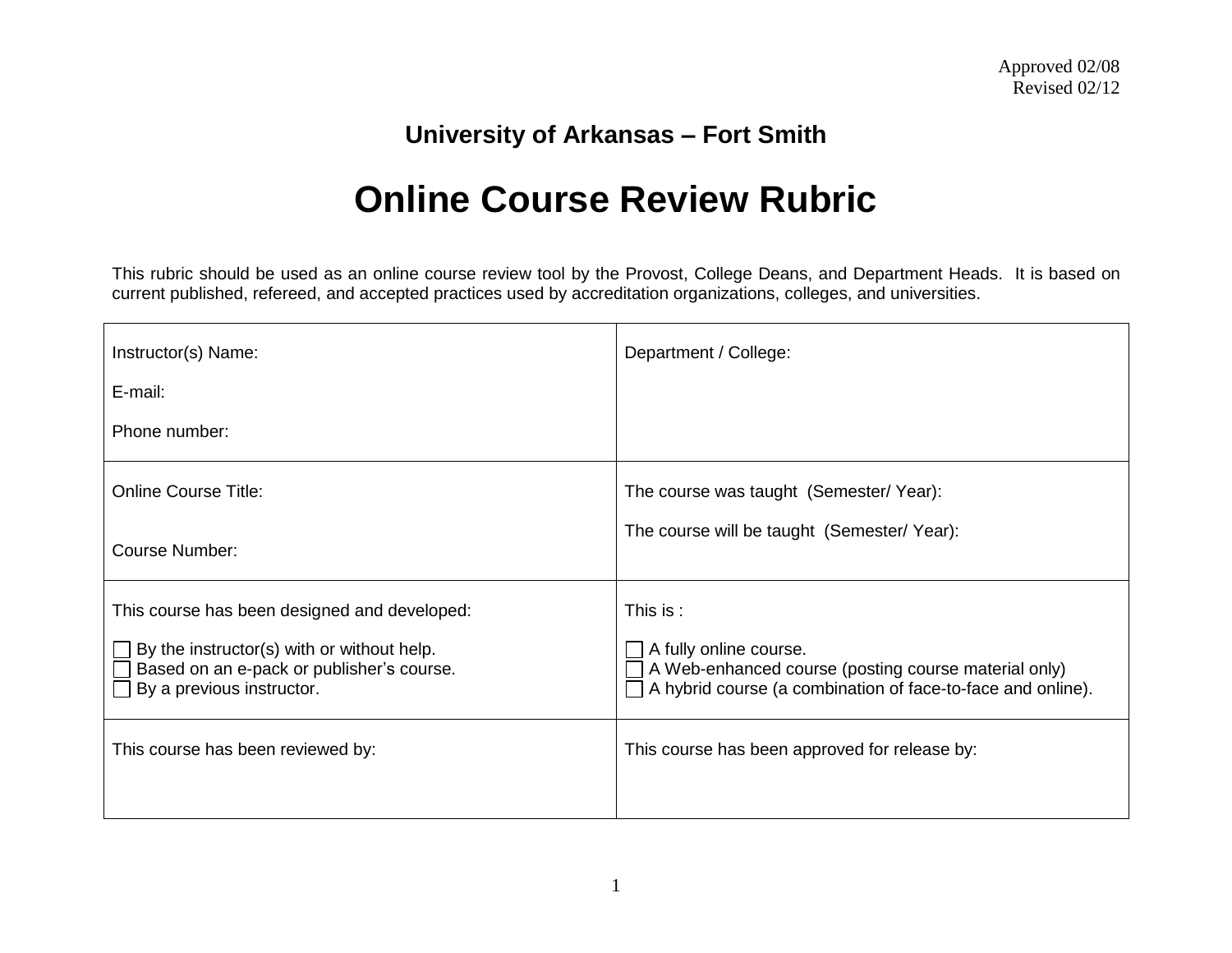|                   | <b>Exemplary</b>                                                                                                                                                                  | <b>Sufficient</b>                                                                                              | <b>Unsatisfactory</b>                                                                                                                 | <b>Comments</b> |
|-------------------|-----------------------------------------------------------------------------------------------------------------------------------------------------------------------------------|----------------------------------------------------------------------------------------------------------------|---------------------------------------------------------------------------------------------------------------------------------------|-----------------|
|                   | Course navigation is simple, logical,<br>consistent, and easy to follow.                                                                                                          | Course navigation is easy to<br>follow.                                                                        | Course navigation is difficult to<br>$\mathsf{L}$<br>follow.                                                                          |                 |
|                   | The color, size, and style of the font<br>and text are easy to read and are<br>consistent throughout the course.                                                                  | The color and font of the text is<br>consistent throughout the course.                                         | The color, size, or style of the<br>$\mathbf{I}$<br>font makes the text hard to read or<br>are inconsistent throughout the<br>course. |                 |
| Interface<br>User | Text coloring is minimized. The colors<br>that have been defined as hyperlinks<br>(normally dark blue with underline) are<br>used carefully and are not confusing to<br>students. | The text colors that have been<br>defined as hyperlinks (normally dark<br>blue) are not confusing to students. | The text colors that have been<br>$\perp$<br>defined as hyperlinks (normally dark<br>blue) are confusing to students.                 |                 |
|                   | Background color and/or patterns are<br>conservative and pleasant to the eye. It<br>takes into consideration the need of those<br>who are color blind.                            | Background color or pattern does<br>not interfere with the text. The text is<br>readable.                      | Background color and/or pattern<br>make the text hard to read.                                                                        |                 |
|                   | The user interface is very aesthetically<br>pleasing, with a creative and visually<br>attractive appearance.                                                                      | The user interface does not<br>including distracting elements.                                                 | The user interface is unpleasant<br>because of the color, font, or the<br>placement of the course<br>components.                      |                 |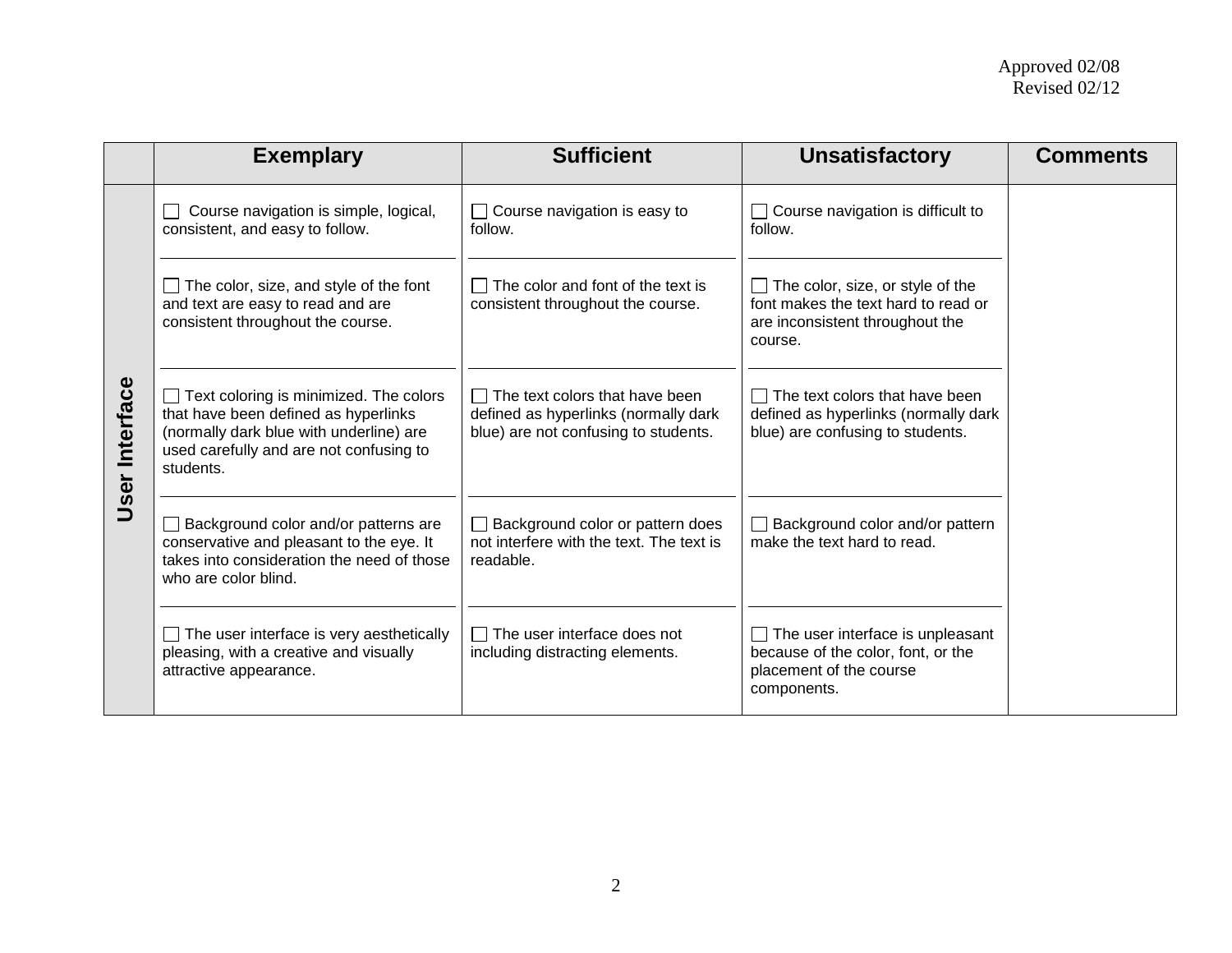|                     | <b>Exemplary</b>                                                                                                                                                                                                                                                                                                                                                                                                                                                                                                                | <b>Sufficient</b>                                                                                                                                                                                                                                                                                                                                                                                   | <b>Unsatisfactory</b>                                                                                                                                                                                            | <b>Comments</b> |
|---------------------|---------------------------------------------------------------------------------------------------------------------------------------------------------------------------------------------------------------------------------------------------------------------------------------------------------------------------------------------------------------------------------------------------------------------------------------------------------------------------------------------------------------------------------|-----------------------------------------------------------------------------------------------------------------------------------------------------------------------------------------------------------------------------------------------------------------------------------------------------------------------------------------------------------------------------------------------------|------------------------------------------------------------------------------------------------------------------------------------------------------------------------------------------------------------------|-----------------|
| organization<br>and | $\Box$ The course title, instructor name, and<br>contact information are presented on the<br>home page. The course syllabus is placed<br>at a logical location, and is easy to find.                                                                                                                                                                                                                                                                                                                                            | $\Box$ The course title information is<br>presented on the course home page.<br>The instructor name and contact<br>information are available.                                                                                                                                                                                                                                                       | $\Box$ There is no course title on<br>the course home page. The<br>instructor name and contact<br>information are not available.                                                                                 |                 |
|                     | $\Box$ The basic course components (Course<br>introduction, syllabus, prerequisite test,<br>course content-modules/units, student<br>online orientation information, learning<br>support, learning resources, an<br>anonymous feedback discussion forum, a<br>link to the student course evaluation site,<br>and a link to the UA Fort Smith home<br>page) are logically presented on the<br>course menu and each component in the<br>subfolders has a short description of what<br>is included in the file, folder, or module. | $\Box$ The basic course components<br>(Course introduction, syllabus,<br>prerequisite test, course content-<br>modules/units, student online<br>orientation information, learning<br>support, learning resources, an<br>anonymous feedback discussion forum,<br>a link to the student course evaluation<br>site, and a link to the UA Fort Smith<br>home page) are presented on the<br>course menu. | $\Box$ There is no course<br>introduction and syllabus on the<br>course home page, and<br>students do not know where to<br>start.                                                                                |                 |
| Structure           | $\Box$ The course content is well organized<br>and is placed on the course menu.                                                                                                                                                                                                                                                                                                                                                                                                                                                | $\Box$ The course content is well organized<br>and is easy to find. It is no more than 3<br>clicks away from the course menu.                                                                                                                                                                                                                                                                       | $\Box$ Content is hard to find.<br>Students have to search for the<br>content.                                                                                                                                   |                 |
| Course              | $\Box$ The course home page contains the<br>following course modules: Alerts, My<br>Announcements, Needs Attention, To Do,<br>What's New.                                                                                                                                                                                                                                                                                                                                                                                       | $\Box$ The course home page contains the<br>following course modules: Alerts, My<br>Announcements, Needs Attention, To<br>Do.                                                                                                                                                                                                                                                                       | $\Box$ The course home page has<br>few or no course modules.                                                                                                                                                     |                 |
|                     | $\Box$ The course content is chunked into<br>manageable segments which are<br>presented in a logical progression. ALL<br>learning is quickly assessed with quizzes<br>or other assignments. UA Fort Smith and<br>remote students have equal test review.                                                                                                                                                                                                                                                                        | $\Box$ Content is presented in segment<br>sizes reasonable for students to learn<br>and is in a logical progression. Most<br>competencies are assessed.                                                                                                                                                                                                                                             | $\Box$ Content is presented in<br>overly large segments and/or it<br>is not presented in a logical<br>progression. Assessment is<br>infrequent. UA Fort Smith<br>students have greater access to<br>test review. |                 |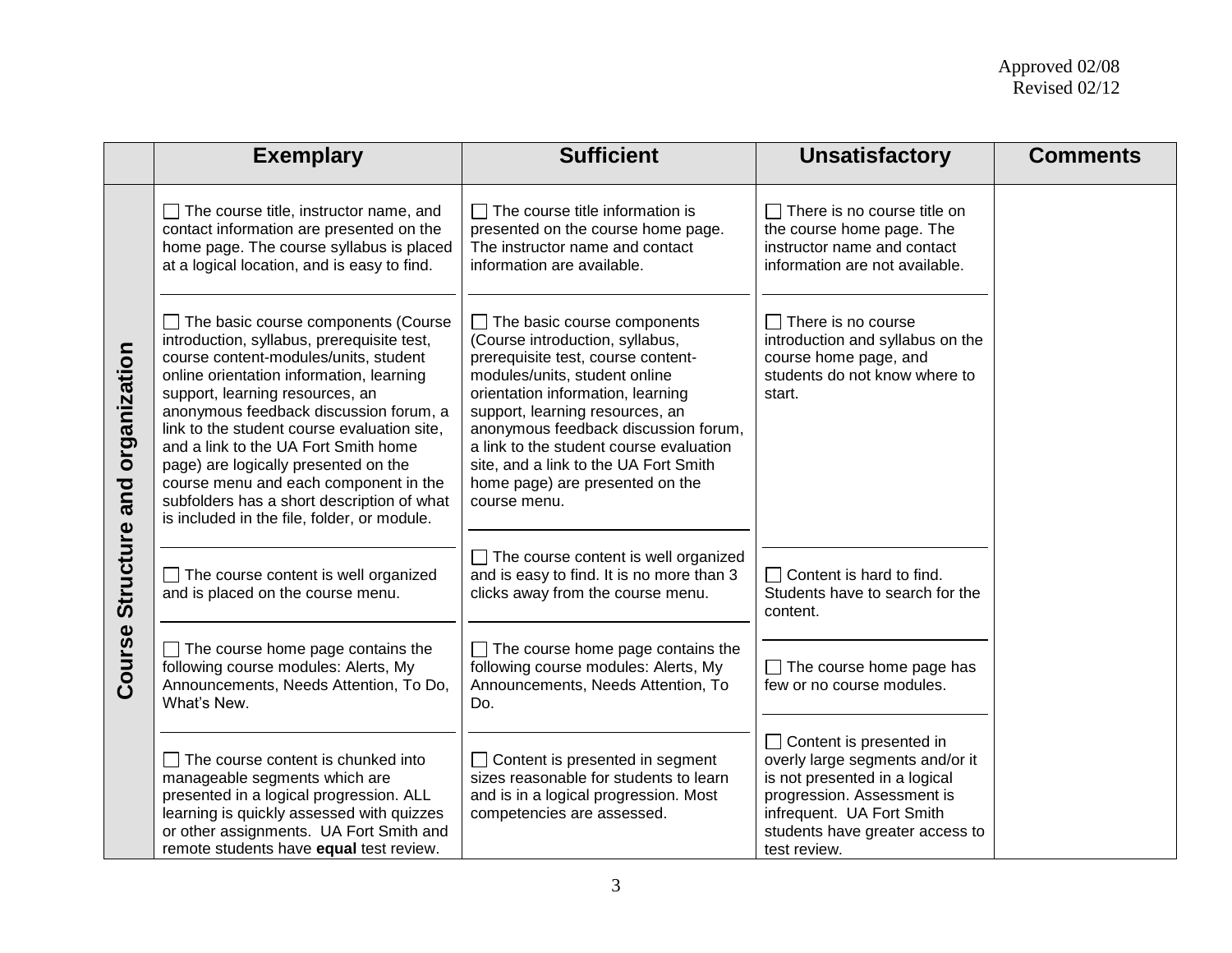|                              | <b>Exemplary</b>                                                                                                                                                                                                                     | <b>Sufficient</b>                                                                                                                     | <b>Unsatisfactory</b>                                                                                                                                  | <b>Comments</b> |
|------------------------------|--------------------------------------------------------------------------------------------------------------------------------------------------------------------------------------------------------------------------------------|---------------------------------------------------------------------------------------------------------------------------------------|--------------------------------------------------------------------------------------------------------------------------------------------------------|-----------------|
|                              | Objectives/learning outcomes are<br>written at the appropriate level as part of<br>each learning module. UA Fort Smith<br>learning outcomes and mission are clearly<br>supported.                                                    | Objectives/learning outcomes are<br>placed at an appropriate location.                                                                | □ Objectives/learning outcomes<br>are not placed at the appropriate<br>location.                                                                       |                 |
| Started)                     | The course introduction introduces<br>instructors, and explains how to use the<br>course and how the course is structured.<br>It is well written, concise and error free.<br>Students understand expectations.                       | The course introduction introduces<br>instructors. It is well written and error<br>free.                                              | $\Box$ The course introduction does<br>not explain how to use the course<br>and has various errors.                                                    |                 |
| Course Introduction (Getting | The course introduction, if it is a Web-<br>$\mathcal{L}_{\mathcal{A}}$<br>enhanced course, clarifies the relationship<br>between the face-to-face and online<br>components.                                                         | $\Box$ The course introduction explains<br>the nature of the course if it is a Web-<br>enhanced course and clarifies<br>expectations. | $\Box$ The course introduction does<br>not explain the nature of the<br>course if it is a Web-enhanced<br>course and does not clarify<br>expectations. |                 |
|                              | Minimum technology requirements and<br>$\blacksquare$<br>minimum student skills are clearly stated<br>and there are links or information to help<br>students to meet these requirements.                                             | $\Box$ Minimum technology requirements<br>and minimum student skills are<br>stated.                                                   | Minimum technology<br>requirements and minimum<br>student skills are not stated.                                                                       |                 |
|                              | $\Box$ A clearly labeled set of course<br>introduction instructions is included, such<br>as a page called " Getting Started",<br>"Orientation", "Welcome", or any label that<br>clearly indicates a starting point of the<br>course. | $\Box$ The course introduction<br>instructions are clear enough to<br>indicate a starting point of the course.                        | The course introduction<br>instructions are confusing.                                                                                                 |                 |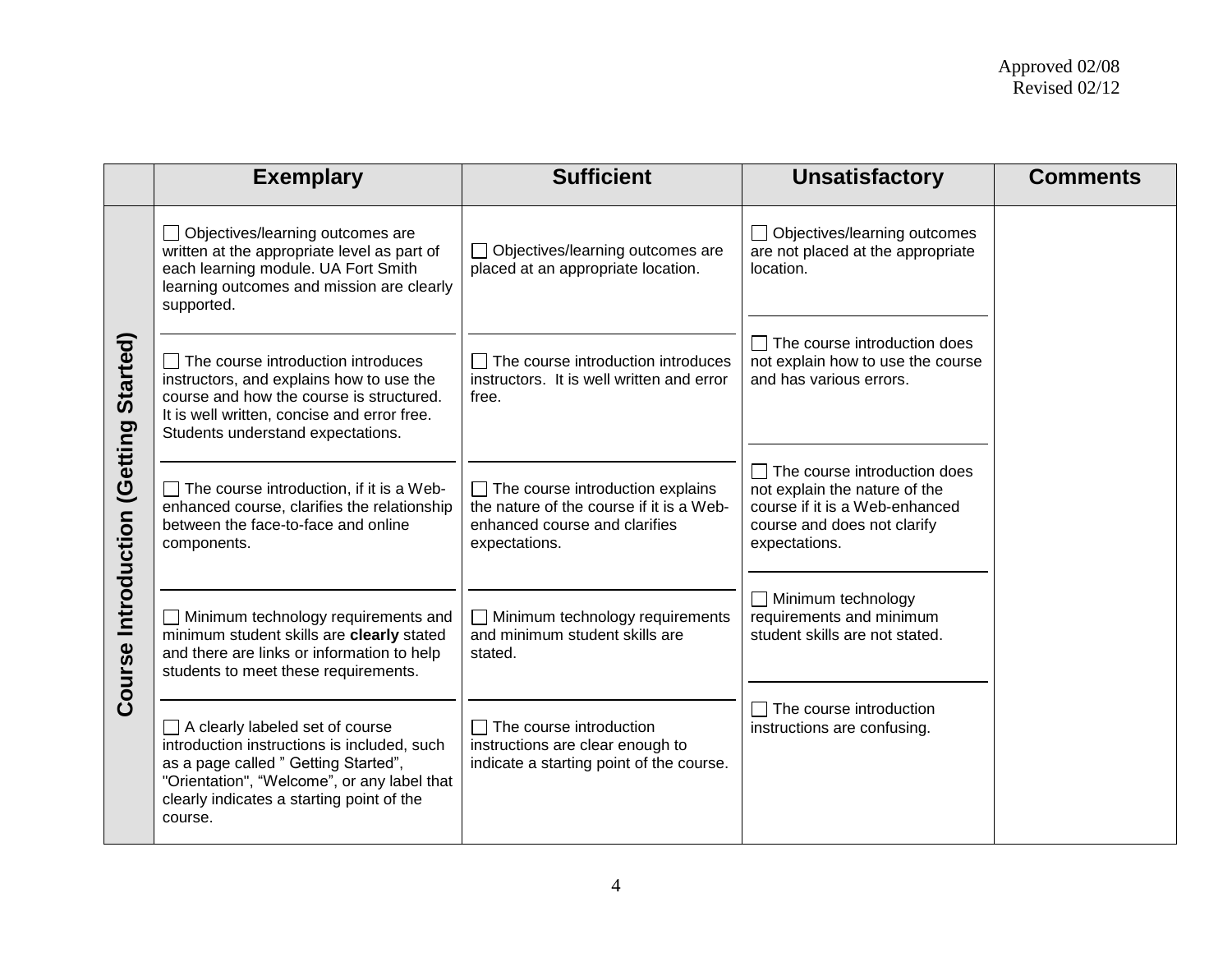|          | <b>Exemplary</b>                                                                                                                 | <b>Sufficient</b>                                                                               | <b>Unsatisfactory</b>                                                                                                   | <b>Comments</b> |
|----------|----------------------------------------------------------------------------------------------------------------------------------|-------------------------------------------------------------------------------------------------|-------------------------------------------------------------------------------------------------------------------------|-----------------|
|          | The course syllabus is well organized,<br>concise, and easy to find. It includes the<br>minimum information listed below:        | The course syllabus is easy to find<br>and includes the minimum information<br>listed below:    | The course syllabus does not<br>include the following information<br>listed below:                                      |                 |
|          | $\Box$ Instructor contact information (name,<br>e-mail, phone/fax, e-office hours, etc)<br>Includes remote site help numbers     | □ Instructor contact information (e-<br>mail, phone/fax, e-office hours, etc)                   | $\Box$ Instructor contact information<br>(name, e-mail, phone/fax, e-office<br>hours, etc)                              |                 |
|          | $\Box$ Required textbook(s) and course<br>materials                                                                              | $\Box$ Required textbook(s) and course<br>materials                                             | $\Box$ Required textbook(s) and<br>course materials                                                                     |                 |
|          | □ Course goals and/or instructional<br>objectives/outcomes                                                                       | Course goals and instructional<br>objectives/outcomes                                           | □ Course goals and instructional<br>objectives/outcomes                                                                 |                 |
|          | All major assignments (papers, exams,<br>projects, etc) and due dates                                                            | $\Box$ Grading criteria and policy                                                              | $\Box$ Grading criteria and policy                                                                                      |                 |
| Syllabus | Grading criteria and policy                                                                                                      | $\Box$ Expectations and penalties for<br>academic dishonesty; information                       | $\Box$ Expectations and penalties for                                                                                   |                 |
|          | Expectations and penalties for<br>academic dishonesty; information about<br>whether and to what extent collaboration             | about whether and to what extent<br>collaboration among students is<br>appropriate.             | academic dishonesty; information<br>about whether and to what extent<br>collaboration among students is<br>appropriate. |                 |
|          | among students is appropriate.                                                                                                   | Information about proctored                                                                     |                                                                                                                         |                 |
|          | $\Box$ Information about proctored exams,<br>and testing centers on and/or off campus.                                           | exams.                                                                                          | $\Box$ Information about proctored<br>exams.                                                                            |                 |
|          | $\Box$ Information about possible<br>accommodations for students requiring<br>accommodations or services due to a<br>disability. | $\Box$ Information for students requiring<br>accommodations or services due to a<br>disability. | $\Box$ Information for students<br>requiring accommodations or<br>services due to a disability.                         |                 |
|          | Clear standards for instructor response<br>and availability (turn-around time for<br>email, grade posting, etc.)                 | Instructor response and availability<br>(turn-around time for email, grade<br>posting, etc.).   | $\Box$ Instructor response and<br>availability (turn-around time or<br>services due to a disability.                    |                 |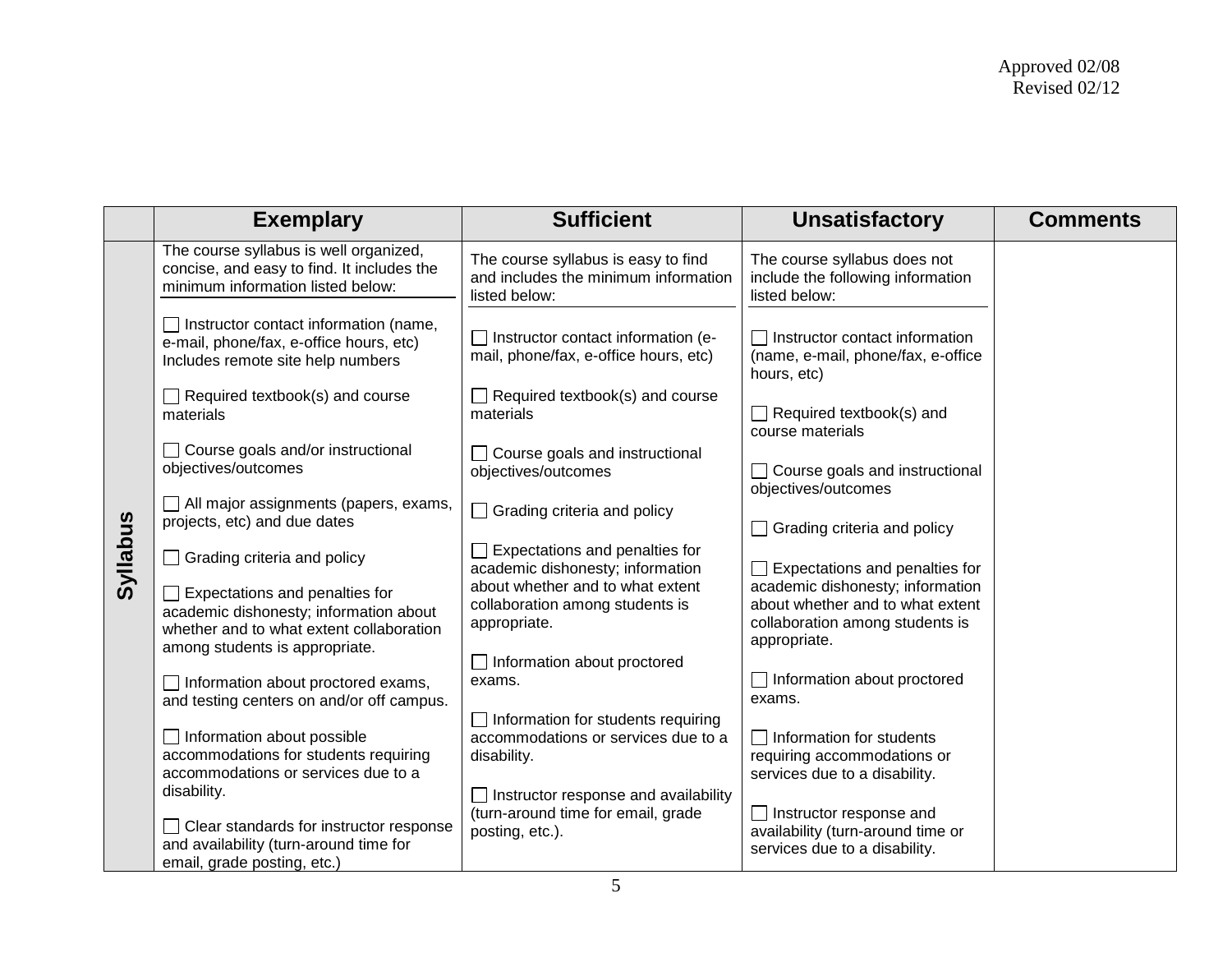|            | <b>Exemplary</b>                                                                                                                                                                              | <b>Sufficient</b>                                                                                                           | <b>Unsatisfactory</b>                                                                                                                      | <b>Comments</b> |
|------------|-----------------------------------------------------------------------------------------------------------------------------------------------------------------------------------------------|-----------------------------------------------------------------------------------------------------------------------------|--------------------------------------------------------------------------------------------------------------------------------------------|-----------------|
|            | Learning outcomes are clearly defined,<br>measurable, prominently displayed at the<br>beginning of each learning unit, and<br>closely correlated with real-world<br>performance expectations. | $\Box$ Learning outcomes are stated and<br>are measurable.                                                                  | $\Box$ Learning outcomes are not<br>stated or learning outcomes are<br>stated, but are not measurable.                                     |                 |
| Objectives | Instructions to students on how to<br>meet the learning objectives are clear and<br>easy to understand.                                                                                       | $\Box$ Instructions to students on how to<br>meet the learning objectives are<br>adequate.                                  | $\Box$ Instructions to students on<br>how to meet the learning<br>objectives are not stated.                                               |                 |
| earning    | The learning objectives and outcomes<br>are articulated and specified on the<br>section, and module/unit level.                                                                               | $\Box$ The learning objectives and<br>outcomes are articulated on the<br>module/unit level.                                 | The learning objectives and<br>outcomes are not specified on the<br>module/unit level.                                                     |                 |
|            | $\Box$ The section and module/unit learning<br>objectives describe outcomes that are<br>consistent with the course-level<br>objectives.                                                       | $\Box$ The module/unit learning<br>objectives describe outcomes that are<br>consistent with the course-level<br>objectives. | $\Box$ The section or module/unit<br>learning objectives describe<br>outcomes that are not consistent<br>with the course-level objectives. |                 |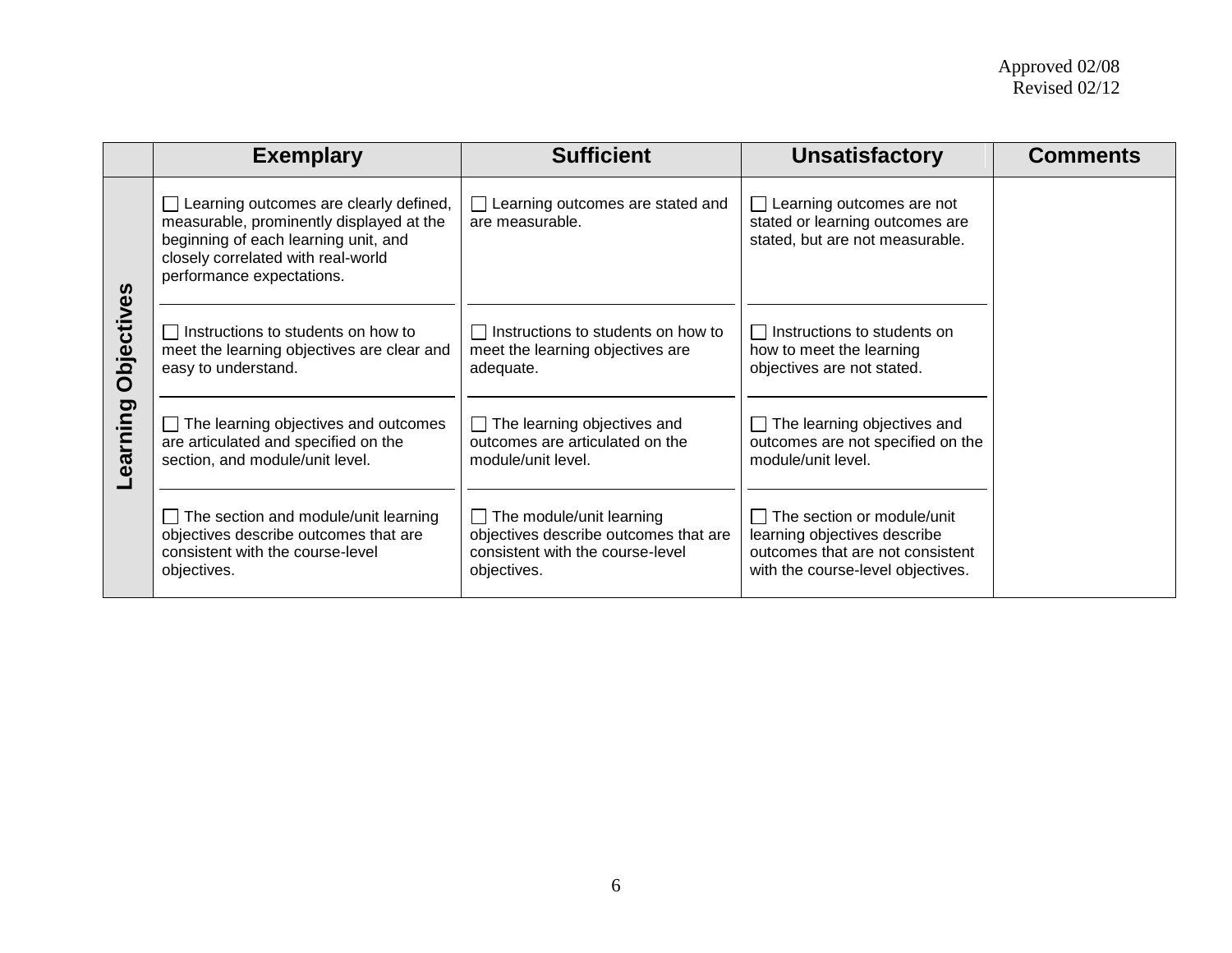|                         | <b>Exemplary</b>                                                                                                                                                                                              | <b>Sufficient</b>                                                                                                                               | <b>Unsatisfactory</b>                                                                                                      | <b>Comments</b> |
|-------------------------|---------------------------------------------------------------------------------------------------------------------------------------------------------------------------------------------------------------|-------------------------------------------------------------------------------------------------------------------------------------------------|----------------------------------------------------------------------------------------------------------------------------|-----------------|
|                         | The instructional materials have<br>sufficient depth in content and are<br>sufficiently comprehensive for the student<br>to learn the subject.                                                                | The instructional materials are<br>sufficiently comprehensive for the<br>student to learn the subject.                                          | $\Box$ The instructional materials are<br>not comprehensive enough for<br>the student to learn the subject.                |                 |
|                         | Presentation of the content is clear<br>and straightforward; the text is well-<br>written; no typos or grammar problems<br>found.                                                                             | $\Box$ Text is well-written; no typos or<br>grammar problems are found.                                                                         | There are typos or grammar<br>problems throughout the course.                                                              |                 |
|                         | Extensive and unique instructional<br>strategies are used to teach different<br>knowledge or skills.                                                                                                          | Appropriate instructional strategies<br>are used.                                                                                               | $\Box$ No instructional strategies are<br>used in the course.                                                              |                 |
| Content and Instruction | Multimedia (audio, video, graphics,<br>demonstrations, animations, or<br>simulations) are used extremely well to<br>enhance learning.                                                                         | Multimedia (audio, video,<br>graphics, demonstrations, animations,<br>or simulations) are used appropriately<br>in teaching the course content. | $\Box$ Multimedia are used<br>inappropriately and/or distracting.                                                          |                 |
| Course                  | The content is presented in<br>appropriate and manageable sections<br>and a self-test is presented at the end of<br>each section to allow students to monitor<br>their own learning outcomes and<br>progress. | $\Box$ The content is presented in<br>appropriate and manageable<br>sections.                                                                   | The content is not divided into<br>manageable sections.                                                                    |                 |
|                         | Assignments provide students with<br>ample opportunities to practice and apply<br>concepts and skills in realistic and<br>relevant ways that reinforce learning<br>outcomes.                                  | Assignments provide students with<br>opportunities to practice what they<br>have learned in the course.                                         | $\Box$ The course does not provide<br>any opportunity for students to<br>practice what they have learned<br>in the course. |                 |
|                         | Rich and appropriate supplemental<br>resources are available to support<br>learning outcomes.                                                                                                                 |                                                                                                                                                 |                                                                                                                            |                 |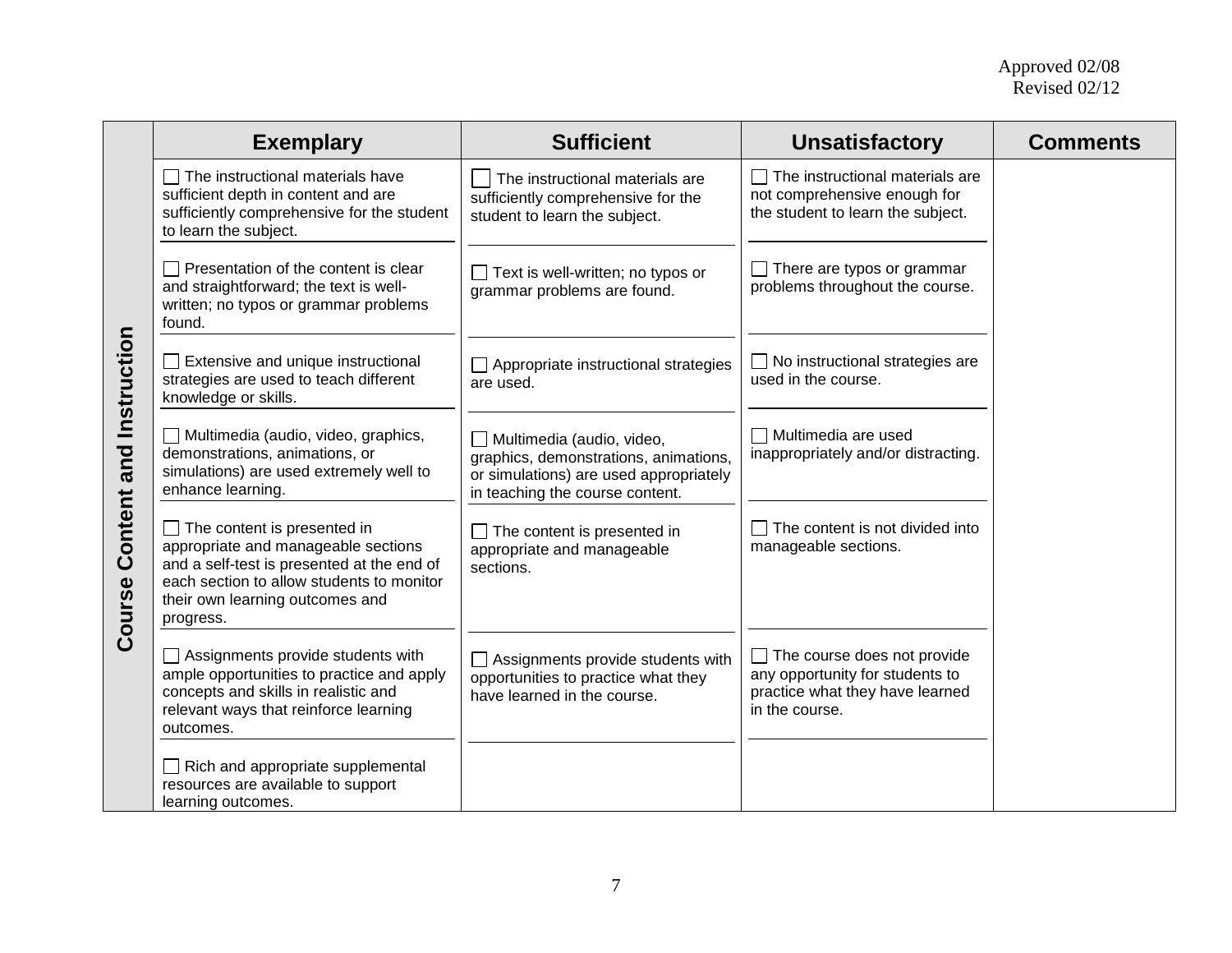|            | <b>Exemplary</b>                                                                                                                                                                                                     | <b>Sufficient</b>                                                                                                                                                                           | <b>Unsatisfactory</b>                                                                                                                            | <b>Comments</b> |
|------------|----------------------------------------------------------------------------------------------------------------------------------------------------------------------------------------------------------------------|---------------------------------------------------------------------------------------------------------------------------------------------------------------------------------------------|--------------------------------------------------------------------------------------------------------------------------------------------------|-----------------|
|            | □ Course assessment activities are<br>aligned with course objectives and all tasks<br>are clearly tied to a desired learning<br>outcome. Students are informed how<br>objectives will be assessed.                   | □ Assessment activities are provided to<br>determine successful attainment of<br>each course objective.                                                                                     | □ Learning objectives, instructional<br>and assessment activities are not<br>sufficiently provided for required<br>achievements and measurement. |                 |
|            | □ Feedback about student performance is<br>regularly provided in a timely manner<br>throughout the course. (Turnaround time<br>will vary depending on the course and<br>assignments)                                 | □ Students receive feedback about<br>their own performance in a timely<br>manner. (Turnaround time will vary<br>depending on the course and<br>assignments)                                 | $\Box$ There is minimal opportunity for<br>students to receive feedback about<br>their own performance.                                          |                 |
|            | □ The course includes self-tests with<br>effective feedback at each section, unit, or<br>module level.                                                                                                               | □ The course includes tests with<br>adequate feedback.                                                                                                                                      | □ The course tests do not include<br>feedback.                                                                                                   |                 |
| Assessment | $\Box$ The major exams are taken on the<br>campus or in proctored settings. A link is<br>provided for testing center information and<br>off-campus proctor information.                                              | □ The final exam is taken on campus or<br>in proctored settings.                                                                                                                            | $\Box$ The final exam of the course is<br>off campus and it is not proctored.                                                                    |                 |
| Course     | □ Students can check their progress at<br>any point in the course.                                                                                                                                                   | $\Box$ Students can check their progress in<br>the course.                                                                                                                                  | □ Students can not check their<br>progress in the course.                                                                                        |                 |
|            | □ The test questions (scenario, case<br>studies, simulations, or fill in the blank,<br>etc.) are selected randomly from test<br>question pools with similar questions. The<br>test questions and choices in multiple | □ The test questions (scenario, case<br>studies, simulations, or fill in the blank,<br>etc.) are randomly presented and<br>question choices in multiple choice<br>questions are randomized. | $\Box$ The test questions and question<br>choices in multiple choice<br>questions are not randomized.                                            |                 |
|            | choice questions are randomized.<br>D Policies and procedures to ensure the<br>integrity of student's work are placed on<br>the course site and can be easily located.                                               | $\Box$ The course includes the information<br>about policies and procedures to ensure<br>the integrity of student's work.                                                                   | □ The course does not state<br>policies and procedures to ensure<br>the integrity of student's work.                                             |                 |